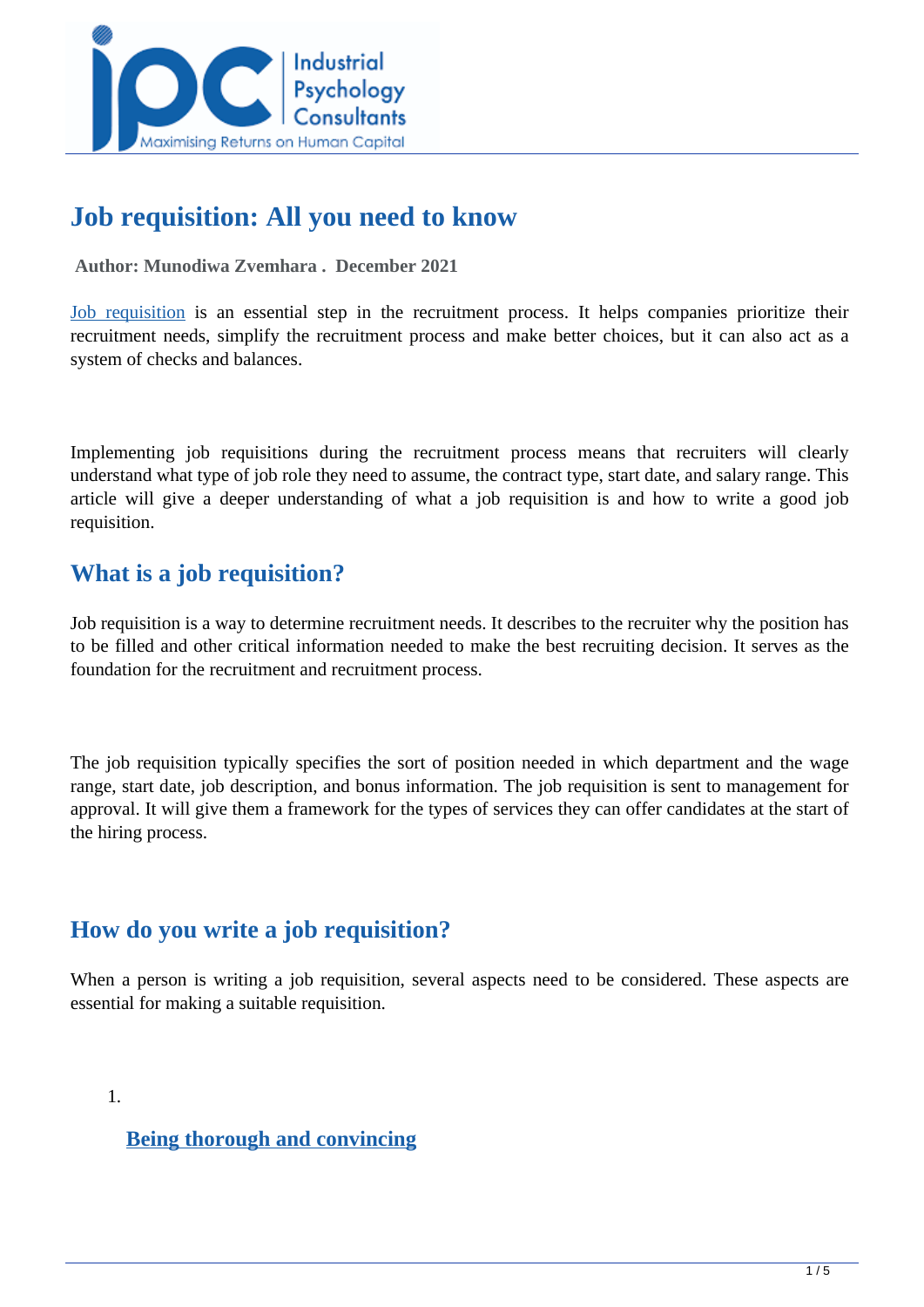

The first step in writing a suitable job requisition is to convince the human resources or finance department why a role needs to be filled and how it will affect the team.

The job request must be comprehensive and persuasive enough to be authorized, allowing you to begin the hiring process. It should not only be consistent with the company's aims and vision, but it should also convey a feeling of urgency as to why recruitment should take place as soon as possible.

It should also focus on what new employees will achieve in the position and what risks the company will face if it fails to fill the vacancy:

- If this role is not filled, what risks does the organization face? What tasks/projects will not be completed?
- If the person leaving/retiring has specific skills, why do new employees need similar skills?
- What happens to the department if the position is vacant?
- If the human resources department decides not to change employees, what impact will it have on the company's customers?

Every question and answer raised by the job requisition should be relevant to convince the reading department that hiring a person for this role is essential.

The roles' responsibilities must be defined in depth. People can utilize job requisitions in this way to develop exceptional job postings that appeal to a wide range of prospects.

2.

#### **[Being realistic](https://harver.com/blog/job-requisition/#What)**

The finer details of job roles need to be realistic:

- What is the budget?
- When do you need new employees on board?
- What qualifications must they have?
- On what days do they have to go to work?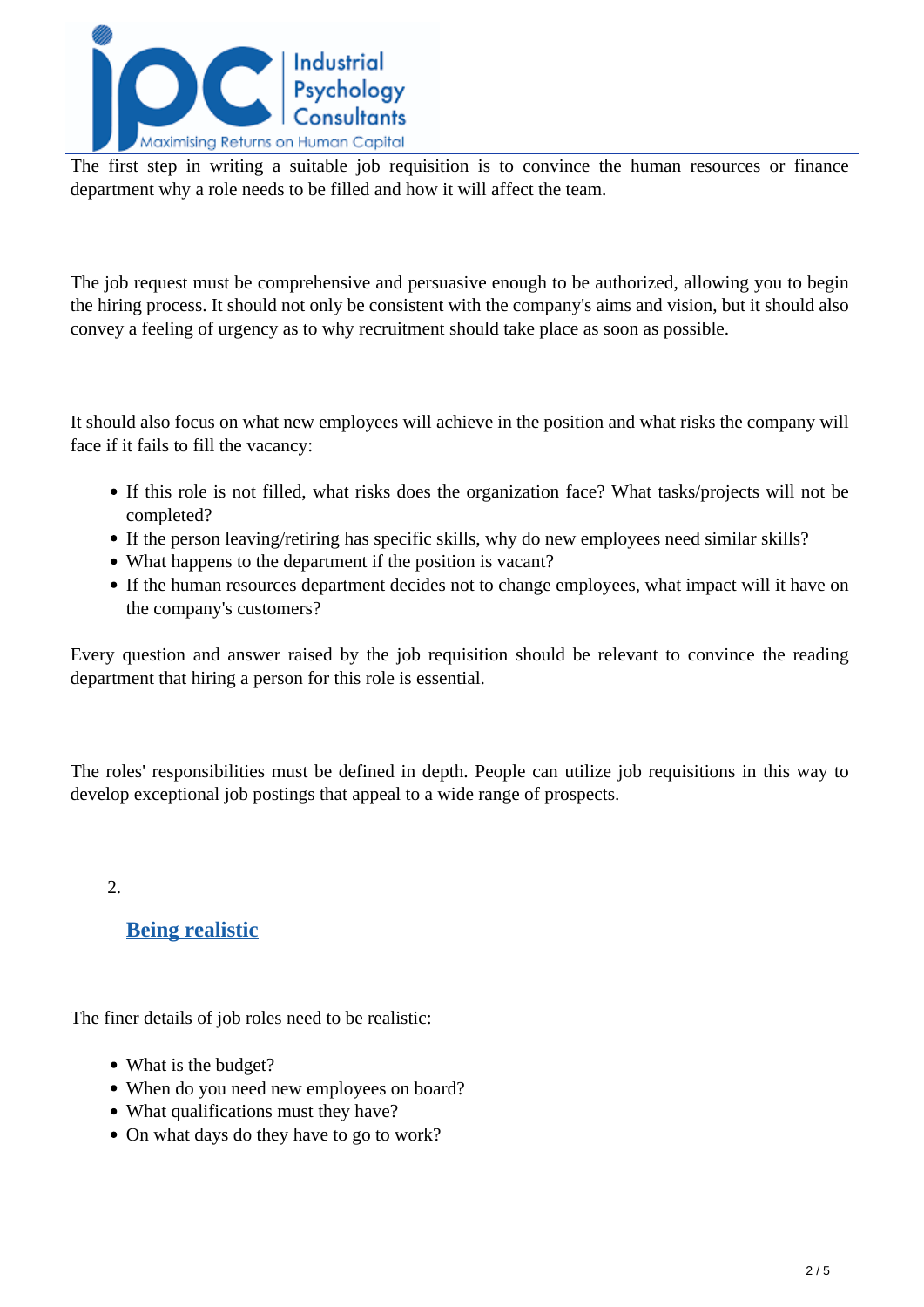

It will make the entire recruitment process easier if you ensure that the details are accurate and match the nature and tasks of the position. It improves the accuracy of job descriptions.

3.

### **Get management support**

Finally, we need to involve management to make this recruitment a reality. Part of the rationale for this is to ensure that the job requisition is persuasive and emphasizes the positive contribution that this individual will make to the team and organization. The other aspect is making it as simple as possible for relevant departments to express their approval and stamp on job requisitions.

In the job requisition, if you can clearly state why this role is needed and how much it costs, it will be more difficult for other departments to oppose recruitment.

4.

### **[Focus on indicators](https://www.smartrecruiters.com/resources/glossary/job-requisition/#what-does-a-job-requisition-include), including quantitative and qualitative results**

What will the successful candidate for this position achieve? Details are key. Clear goals need to be given, such as 90 days, 120 days, and one year, so that the person who approves the requisition can easily understand what the company can expect in terms of value to be created by the new employee.

#### **Know your selling point**

Every candidate has a different motivation to apply. Depending on their age and background, they may desire prestigious titles, benefits, work in well-known companies, or higher salaries. The recruiter's job is to listen to candidates' opinions and why they applied.

It's important to remember that creating a job requisition is a sort of advertising designed to appeal to ideal candidates' psychology. The top performers may be turned away for unsightly or badly written requisitions.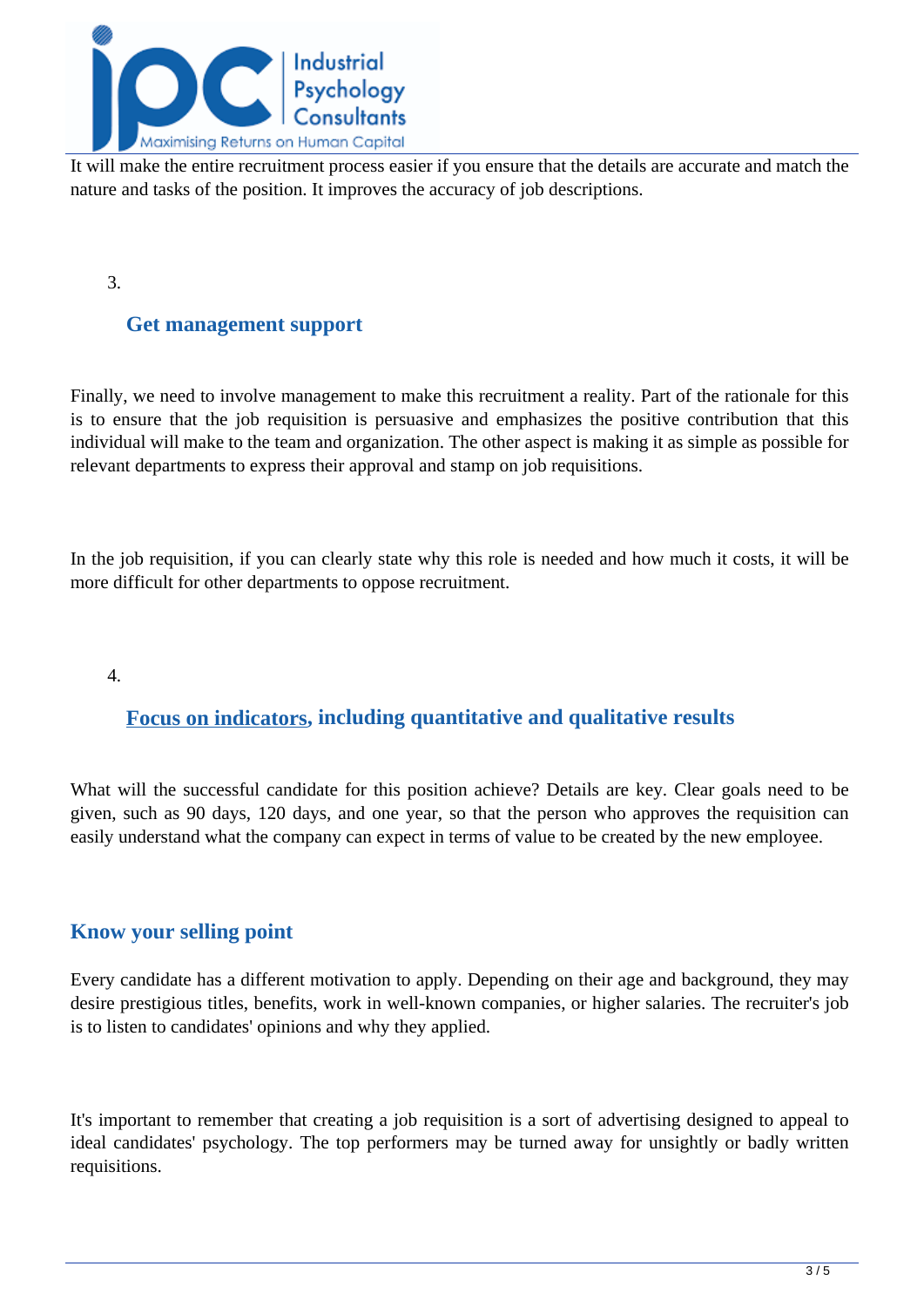

# **What does a job requisition look like?**

- 1. The job requisition form has many standard elements. Some of the features identified are listed and explained as follows:
- 2. Title: The position is the suggested position for the new role. The final title will be determined during the vacancy acceptance period.
- 3. Department: Department name.
- 4. Hiring manager: The name and ID of the hiring manager.
- 5. Purpose of the role: This is the intended purpose of the role.
- 6. Reasons for expropriation: The role can be newly created, transfer, retirement, promotion, unpaid leave (such as vacation), maternity leave/paternity leave, etc.
- 7. Salary range: This includes the approximate salary range for the role. Any signing bonuses should also be specified here.
- 8. Start date of work: This is the recommended start date for this role.
- 9. Working hours per week: This field specifies whether the role is full-time or part-time. In the case of part-time positions, the number of hours or full-time equivalent is defined.
- 10. Duration: The allocation duration is permanent or temporary. If it is a temporary contract, the end date should be determined.
- 11. Type of contract: The contract type is employee or contract worker. The latter is usually only relevant if the duration of the work is temporary. The type of contract also affects the required budget, as employees are generally eligible for benefits.
- 12. Required qualifications: Some organizations ask about new candidates' (advanced) qualifications, such as their education level or minimum work experience level.
- 13. Budget: Usually, there is also the question of whether the funds for the role are in place. If it is there, the job requisition can quickly be approved. However, if there is no budget, there will be a more rigorous analysis of whether this role is needed.

### **Job requisition justification example**

[Incorporating job requisitions](https://www.freshworks.com/hrms/job-requisition/) into the recruitment process is critical. They justify the need for the function inside the company and legitimize the start of new responsibilities. Still, they can also give the hiring manager or recruiter a clear picture of the department's needs.

It's worth mentioning that if a company outsources its recruiting or has a huge department, it's nearly hard for the person in charge of recruiting to know the wage range or educational requirements for a position unless they are specified.